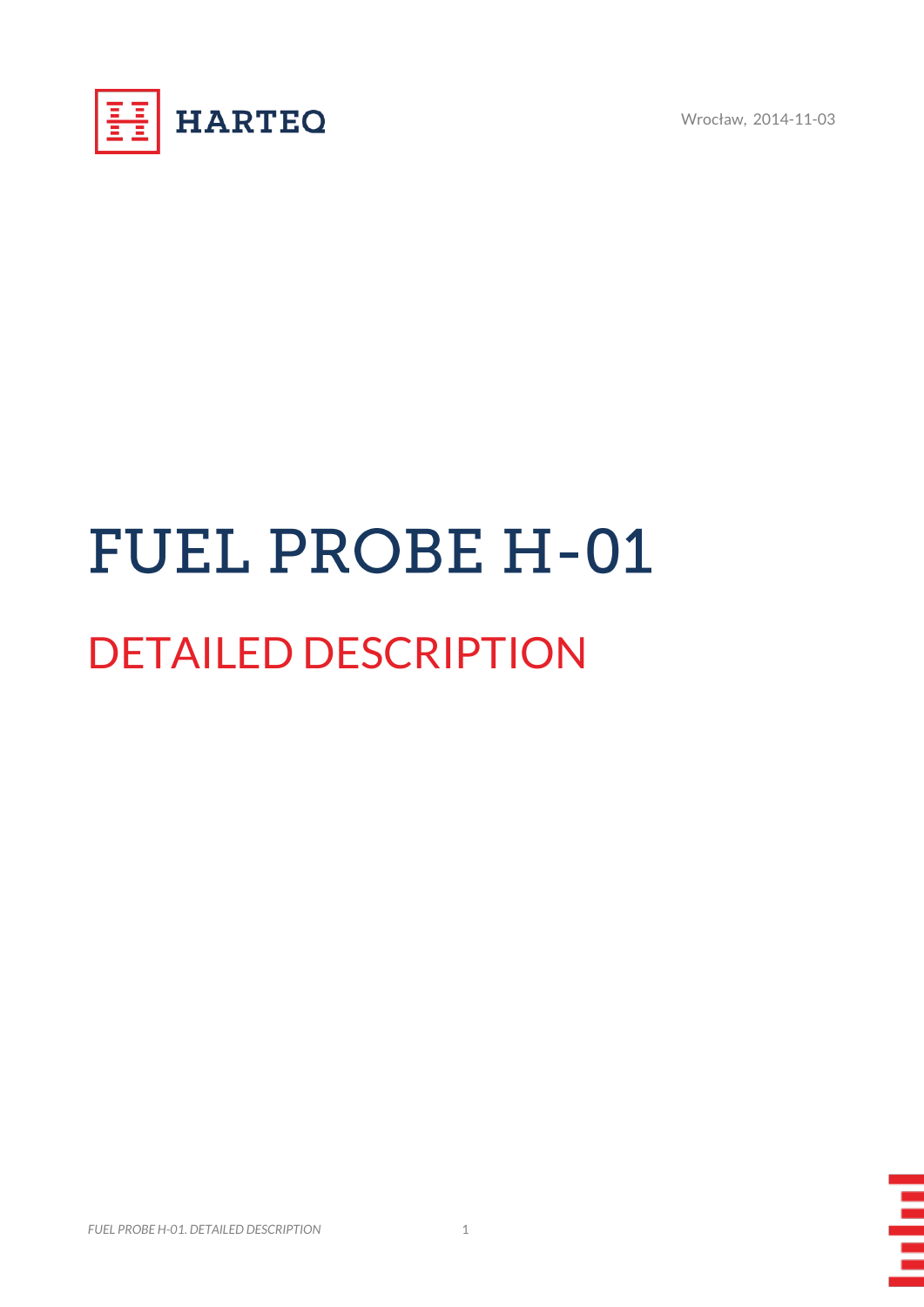

## **Contents:**

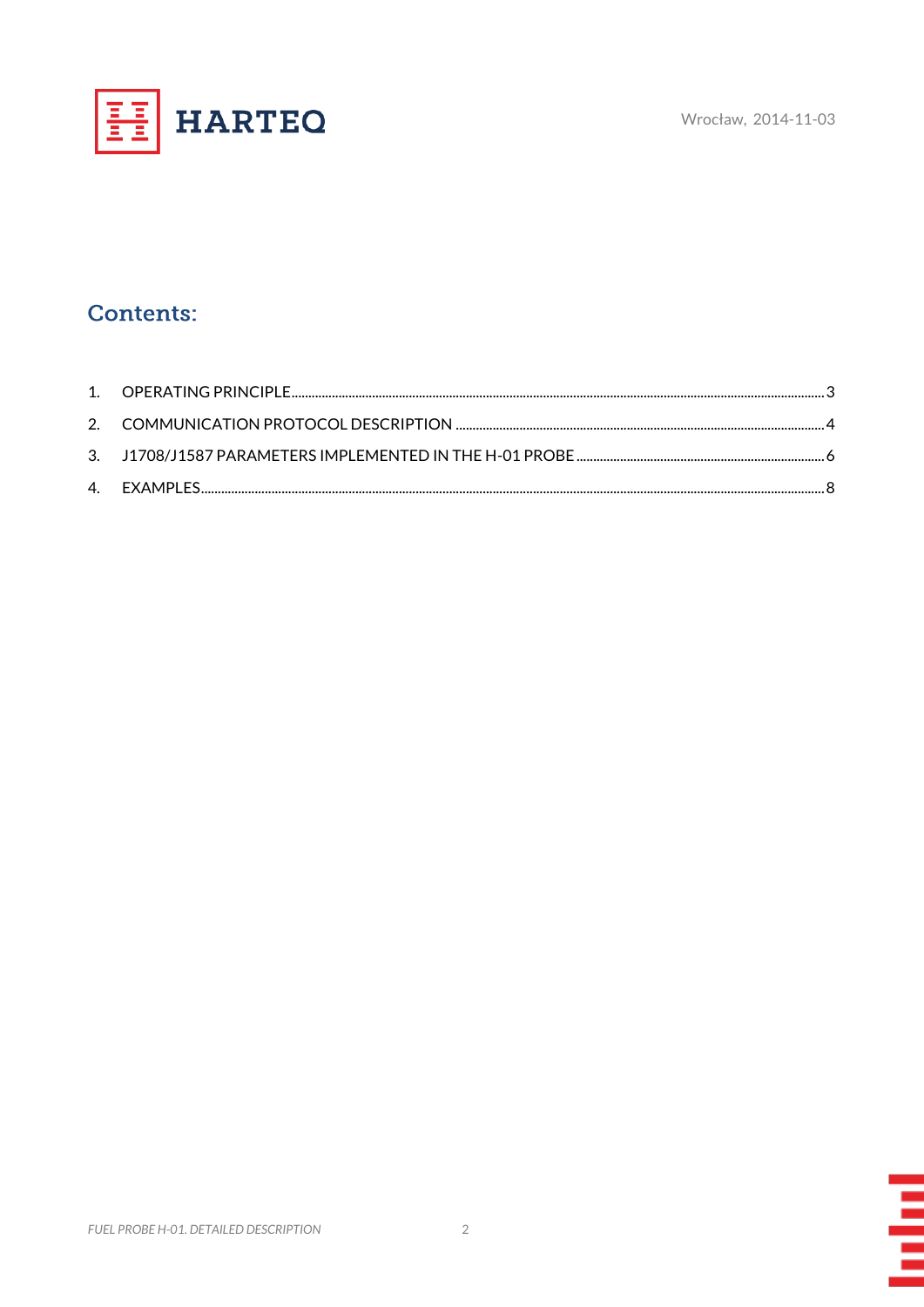**HARTEQ** 

## <span id="page-2-0"></span>**OPERATING PRINCIPLE**  $1.$

In its operation, the fuel capacity probe uses the phenomenon of the change in the condenser's capacity as result of the change in the type of the dielectric. In the H-01 probe, the measuring condenser is comprised of two aluminous tubes put one into the other with maintenance of a fixed distance between them, open at the "bottom" and a vent opening at the "top". The dielectric is comprised of air and diesel oil submerged in it. The measurements show the capacity of such a constructed condenser at the level of several hundred pF (depending on the length), which is increased when submerged in fuel.



Pic. 1 Probe's head – top view



Pic. 2 Probe's head – side view . All dimensions are given in mm.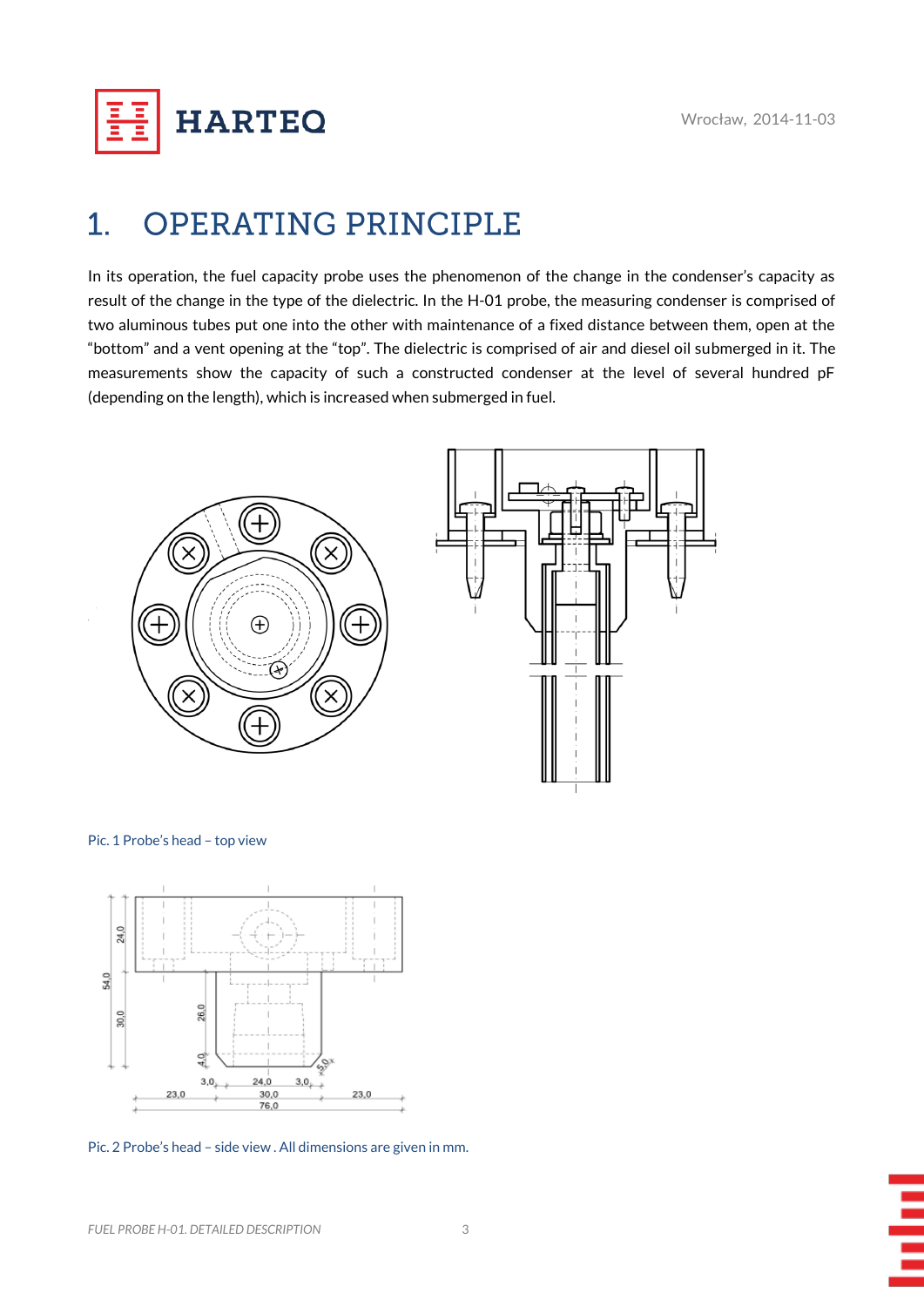

## <span id="page-3-0"></span>**COMMUNICATION PROTOCOL**  $\mathbf{2}$ **DESCRIPTION**

Communication with the probe is executed on the basis of the J1708 interface, which is very popular in commercial vehicles. It is a modification of the RS485 bus which allows for "simultaneous" access to the bus of many devices (multi-master bus):



FIGURE A1-SERIAL DATA BUS STANDARD NODE DIAGRAM

## Pic. 3

The communication is executed with the rate of 9600 bits per second, the data frame features one stop bit and no parity bit. Transmission of data by devices is possible when the bus is "idle" (Bus Idle):



### Pic. 4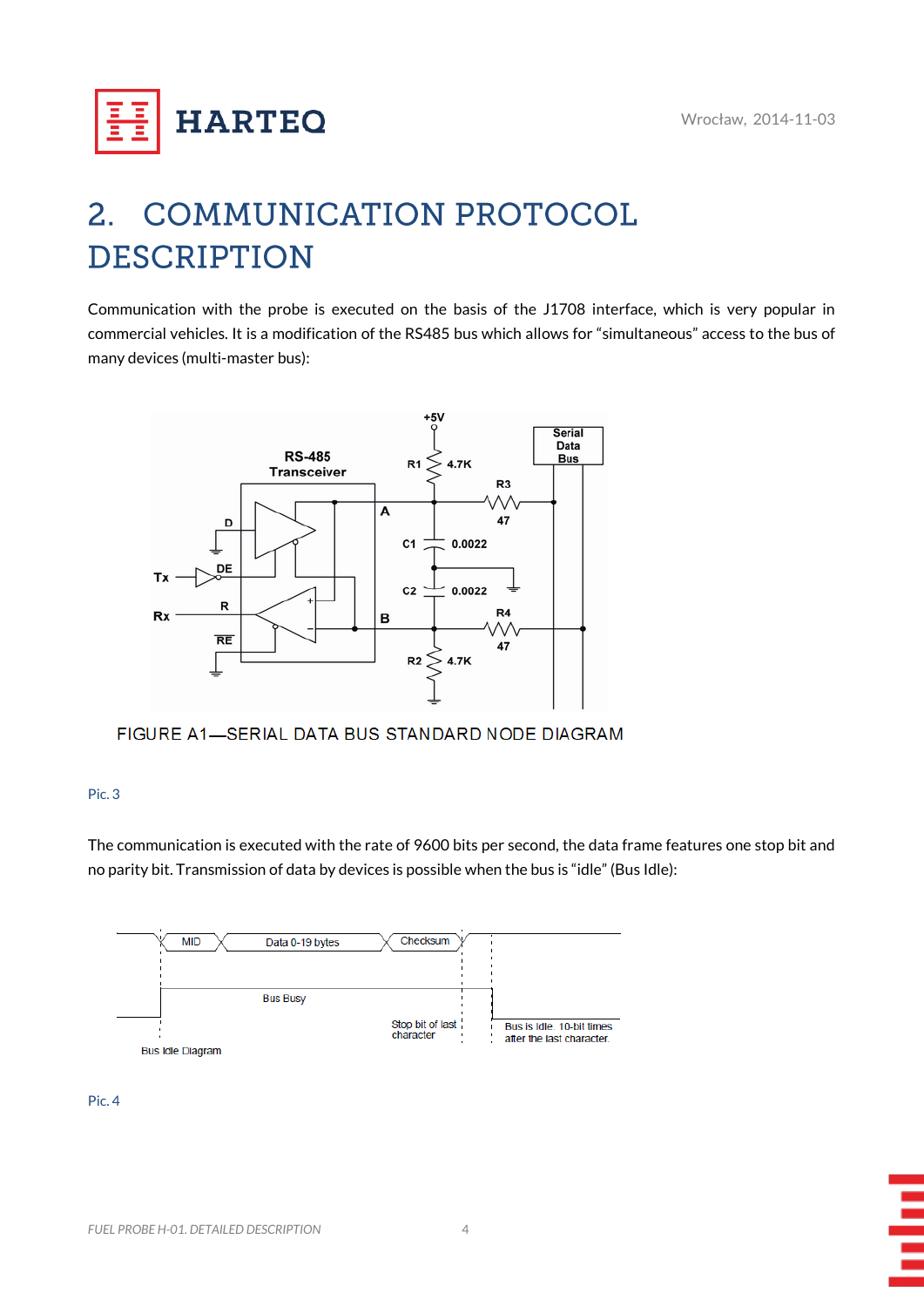

The higher the message's priority, the "faster" it can be transmitted after detecting the "Bus Idle" status:

| <b>TABLE 1:</b> | <b>CLASSES OF MESSAGE</b><br><b>PRIORITIES</b> |
|-----------------|------------------------------------------------|
|                 |                                                |

| Priority Message Assignment                                    |
|----------------------------------------------------------------|
| 1 and 2   Messages that require immediate access<br>to the bus |
| 3 and 4   Messages that prevent Mechanical<br>Damage           |
| 5 and 6   Messages that control economy or<br>efficiency       |
| 7 and 8   All other messages                                   |

| <b>EQUATION 1:</b>               |  |  |  |  |  |  |  |
|----------------------------------|--|--|--|--|--|--|--|
| $Pd = Tb*2*P$                    |  |  |  |  |  |  |  |
| $Pd =$ Priority Delay in $\mu S$ |  |  |  |  |  |  |  |
| Tb = Bit time or $104.16 \mu S$  |  |  |  |  |  |  |  |
| $P = Message Priority$           |  |  |  |  |  |  |  |
|                                  |  |  |  |  |  |  |  |

For example, a message with the priority of "1" is transmitted after the time of 2 data bits (208.32uS) from the entry of the bus into the "idle" status, whereas a message with the priority of "8" – after the time of 16 data bits (1.6mS).

In case of "collision", the first transmitted data byte (MID), which identifies the sender and should be unique, is subject to distortion:

|               | Bit 0 | Bit 1 | Bit 2 | Bit 3 | Bit 4 | Bit 5 | Bit 6 | Bit 7 |
|---------------|-------|-------|-------|-------|-------|-------|-------|-------|
| <b>MID128</b> |       |       |       |       |       |       |       |       |
| <b>MID140</b> |       |       |       |       |       |       |       |       |
| Result        |       |       |       |       |       |       |       |       |

#### TABLE 3: MESSAGE IDENTIFIER COLLISION ARBITRATION EXAMPLE

When the fed MID identifier is not compliant with the received one, it means that the device lost the bus access and must wait for the next time the bus is idle. In such case, the device should add an additional random time from 0 to 7 bits (n \* 104.16uS) to the bus access time (depending on the priority).

The transmitted frame is comprised of the following fields:

| <b>TABLE 2:</b><br><b>DATA FORMAT</b> |                                                      |        |                                     |              |             |            |             |          |  |  |  |  |
|---------------------------------------|------------------------------------------------------|--------|-------------------------------------|--------------|-------------|------------|-------------|----------|--|--|--|--|
| byte 0<br>byte 1                      |                                                      | byte 2 | byte 3 to N<br>(N not to exceed 20) | byte $N + 1$ |             |            |             |          |  |  |  |  |
| <b>MID</b>                            | PID                                                  | Data   | Additional PIDs and<br>Data         | Checksum     |             |            |             |          |  |  |  |  |
|                                       | <b>PARAMETER IDENTIFIER USAGE</b><br><b>TABLE 4:</b> |        |                                     |              |             |            |             |          |  |  |  |  |
| MID                                   |                                                      | PID    | <b>DATA</b>                         | PID          | <b>DATA</b> | <b>PID</b> | <b>DATA</b> | Checksum |  |  |  |  |

The data field (bytes from 1 to 20) features PID parameter identifiers and data.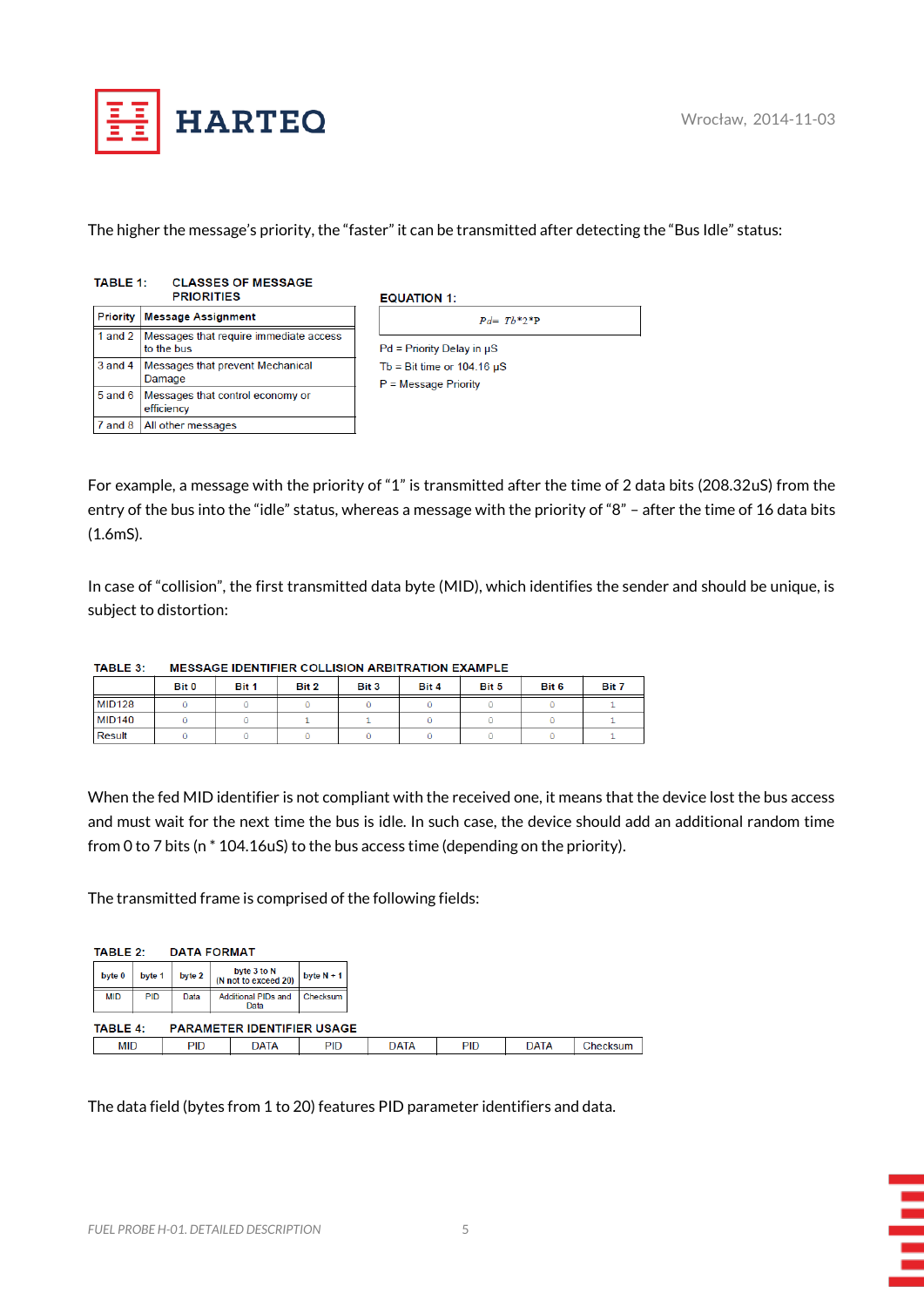

## Depending on the PID parameter value, the field with the data can be a 1, 2 or multi-byte field:

| <b>PID</b> | Data quantity | Data field                                              |
|------------|---------------|---------------------------------------------------------|
| $0 - 127$  | 1 byte        | <b>BYTE</b>                                             |
| 128-191    | 2 bytes       | LOBYTE, HIBYTE                                          |
| 192-253    | many          | COUNT, DATA1, DATA2, DATAn,                             |
| 254        | undefined     | specified by the manufacturer                           |
| 255        |               | reserved for increasing the quantity of available PID's |

The last field of the frame is a checksum of all previous data bytes calculated according to the following algorithm:

- Add all bytes
- Negate the result bytes
- Add 1 to the obtained value

## <span id="page-5-0"></span>3. J1708/J1587 PARAMETERS IMPLEMENTED IN THE H-01 PROBE

The H-01 fuel probe, depending on the address parameter configuration, features the following logical addresses in the J1708 bus (MID):

| <b>ADDRESS</b> | <b>MID</b> |
|----------------|------------|
| 0              | 240        |
| 1              | 241        |
| $\mathfrak{p}$ | 242        |
| 3              | 243        |

In addition, the probe receives commands from the devices with MID=235 (e.g. calibration).

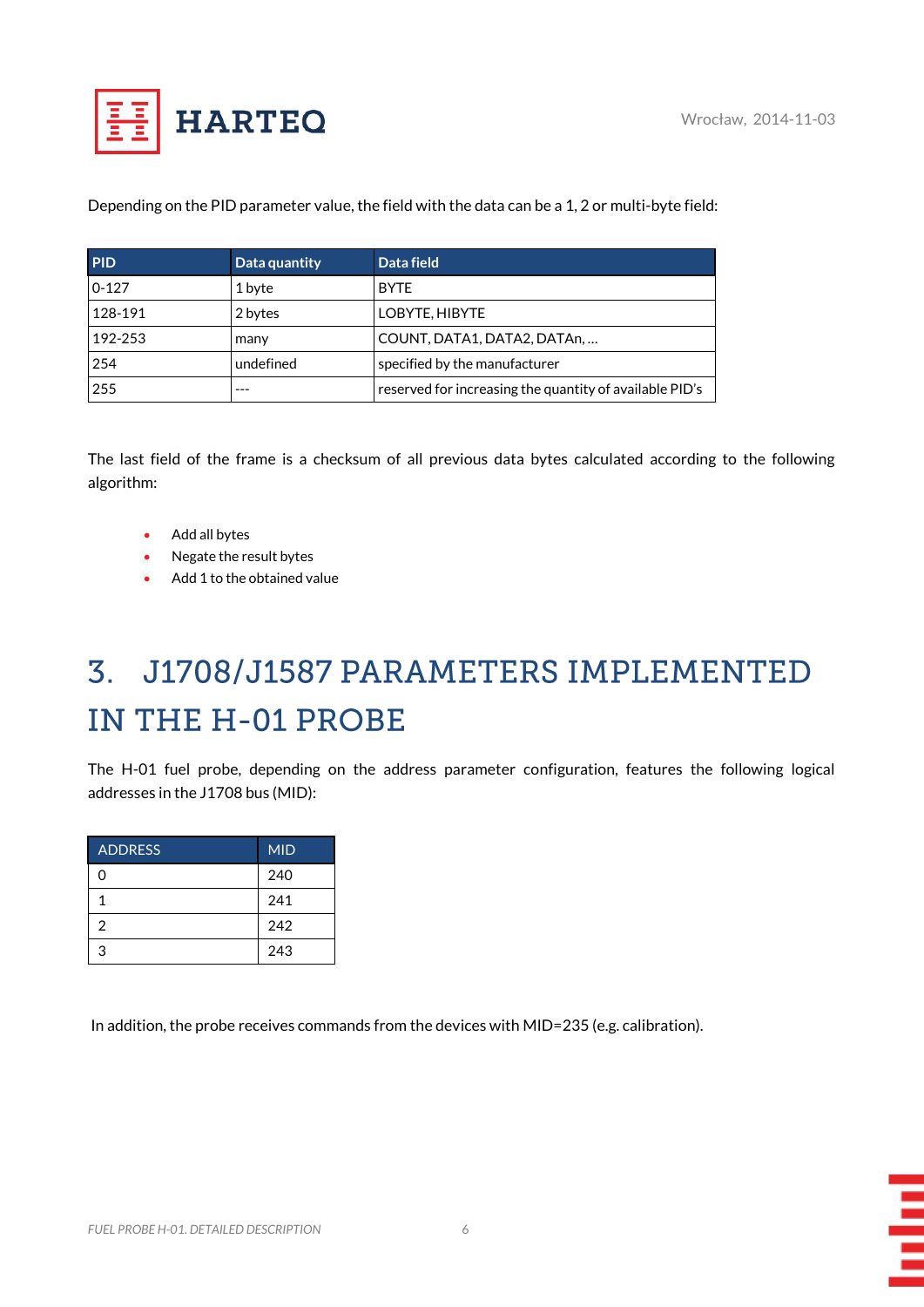Ξ



The probe includes the following implemented PID parameters:

| <b>PID</b> | <b>Description</b>                                                         |
|------------|----------------------------------------------------------------------------|
| 129        | "Raw" value of the measured capacity *0.1pF                                |
| 130        | Probe supply voltage, "raw" result from the A/D transducer (10 bytes)      |
| 131        | Ambient temperature, "raw" result from the A/D transducer (10 bytes)       |
| 132        | Calculated fuel level with consideration of the calibration                |
| 133        | Probe address, higher values are "wrapped" in modulo 4                     |
| 134        | "Zero" indication calibration                                              |
| 135        | Analogue output sensitivity calibration (8-bit) 50-1000 (1000 to 1:1)      |
| 136        | Maximum calibration (including "zero"), specifies the max. value of PID132 |

Parameters PID 129, 130, 131, 132 are transmitted by the probe in cycles of 10 seconds.

Exemplary frame transmitted in cycles by the probe is as follows:

| 0xf0       | 0x81 | 0xd0 | 0x08 | 0x82 | 0xd0 | 0x02 | 0x83 | 0x4f | 0x01 | 0x84 | 0x02 | 0x00 | 0x0a        |
|------------|------|------|------|------|------|------|------|------|------|------|------|------|-------------|
| <b>MID</b> | PID  |      |      | PID  |      |      | PID  |      |      | PID  |      |      | <b>CRCC</b> |

## In addition, the following "control" parameters are implemented:

| <b>PID</b> | <b>Description</b>                                                                                                                                                                                    |
|------------|-------------------------------------------------------------------------------------------------------------------------------------------------------------------------------------------------------|
| 128        | Parameter enguiry, data field: PID, MID<br>PID: 133-136, MID: 240-243<br>Responds only to frames from the MID=235 address                                                                             |
| 200        | Parameter calibration. 4-byte parameter: (COUNT), PID, MID, LO, HI<br>PID: 133-136, MID: 240-243, LO/HI new parameter value,<br>OxFFFF: automatically. Reacts only to frames from the MID=235 address |
| 254        | Used during the upload of firmware<br>Data field includes the record number (2 bytes) and data fields (up to 16 bytes)<br>Reacts only to frames from the MID=235 address                              |

Limitations:

- Implementation of the PID 128 parameter does not allow the enquiry regarding PID 129-132.
- Implementation of the PID 128 parameter does not allow the simultaneous enquiry regarding more than one parameter. Other PID's in the frame will be ignored despite the fact that they are acceptable.
- Implementation of the PID 200 parameter does not allow the simultaneous configuration of more than one parameter. Other PID's in the frame will be ignored despite the fact that they are acceptable.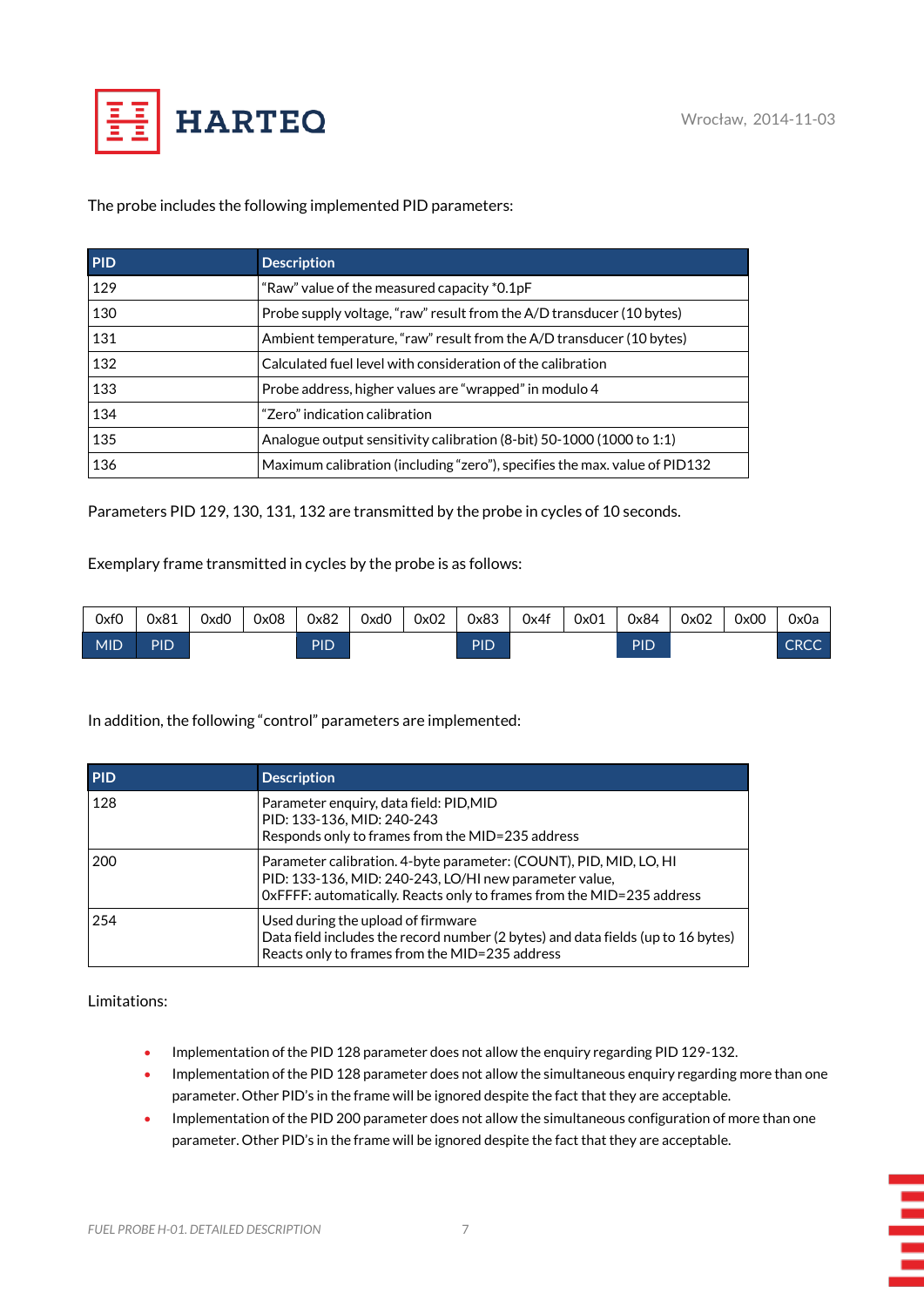

## <span id="page-7-0"></span>**EXAMPLES**  $\blacktriangle$

The examples were prepared on the basis of the CAN Tools product, which is available separately. The first digit in the following examples specifies the length of the transmitted message of J1708:

*J1708=08 EB C8 04 85 F0 01 00 D3 – changes the address of the MID=240 probe (ADDR=0x0000) to MID=241 (ADDR=0x0001)*

*J1708=08 EB C8 04 85 F1 00 00 D3 – changes the address of the MID=241 probe (ADDR=0x0000) to MID=240 (ADDR=0x0000)*

*J1708=08 EB C8 04 86 F0 84 08 47 – sets the "zero" in the MID=240 probe to PID134=0x0884*

*J1708=05 EB 80 85 F0 20 – makes an enquiry in the MID=240 probe about PID=133 (address)*

*J1708=05 EB 80 86 F0 1F – makes an enquiry in the MID=240 probe about PID=134 ("zero")*

*J1708=05 EB 80 87 F1 1D – makes an enquiry in the MID=241 probe about PID=135 (sensitivity)*

*J1708=05 EB 80 88 F1 1C – makes an enquiry in the MID=241 probe about PID=136 (max)*

| Enquiry: Oxeb |            | 0x80       | 0x86 | 0xf0 | 0x1f        | Response: | 0xf0       | 0x86 l | 0x84 | 0x08 | 0xfe        |
|---------------|------------|------------|------|------|-------------|-----------|------------|--------|------|------|-------------|
|               | <b>MID</b> | <b>PID</b> |      |      | <b>CRCC</b> |           | <b>MID</b> | PID    |      |      | <b>CRCC</b> |

Exemplary configuration of the Skaut recorder in a configuration with two probes: